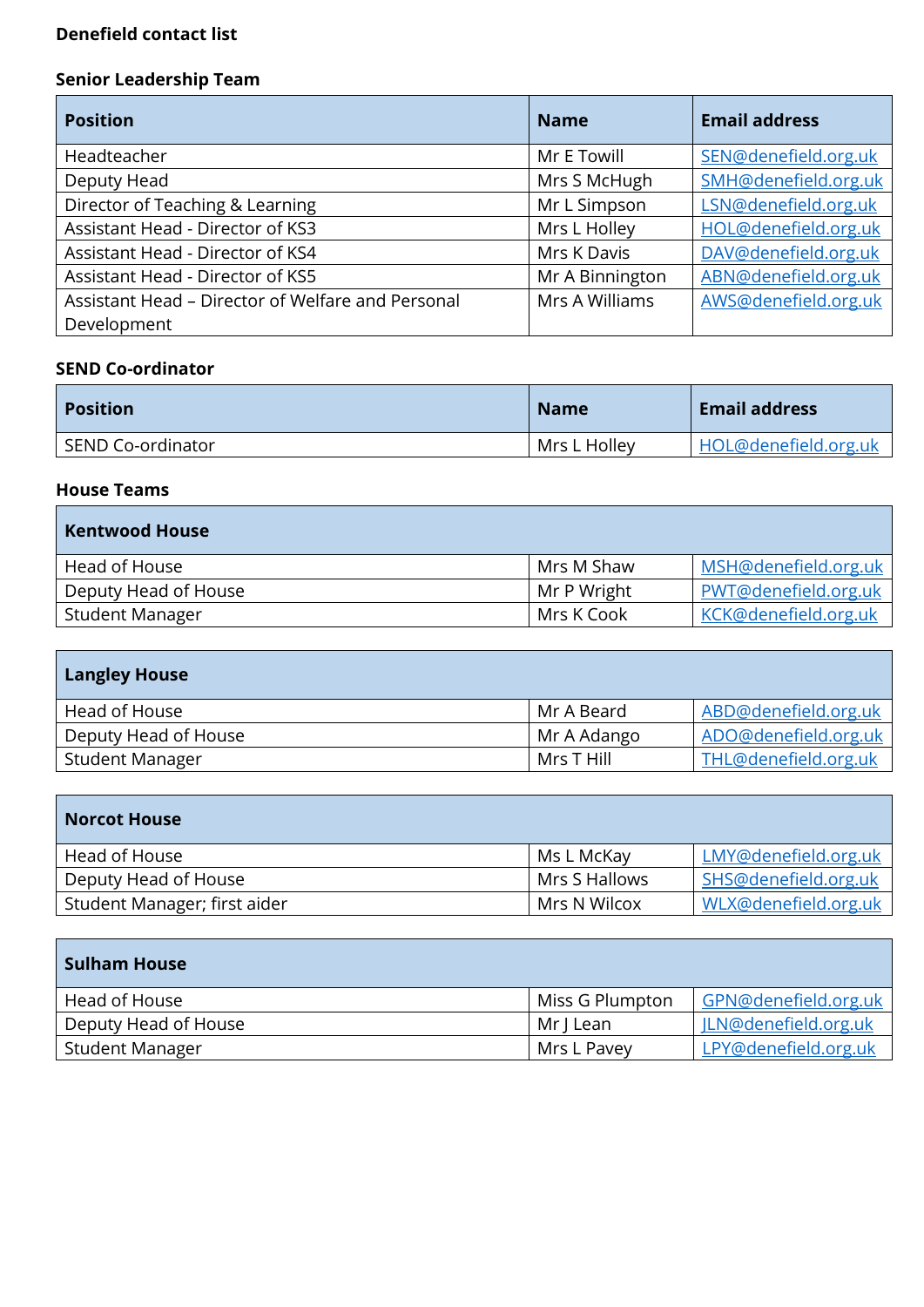#### **Tutors**

Т

| <b>Kentwood House</b> |                 |                      |
|-----------------------|-----------------|----------------------|
| K7-GRW                | Mr G Raw        | GRW@denefield.org.uk |
| K7-VAN                | Miss V Anderson | VAN@denefield.org.uk |
| K8-CBY                | Mrs C Buckley   | CBY@denefield.org.uk |
| K8-ACK                |                 |                      |
| K9-SET                | Ms S Euillet    | SET@denefield.org.uk |
| K9-SMP                | Miss T Simpson  | SMP@denefield.org.uk |
| K10-JMN               | Mr J McGiveron  | JMN@denefield.org.uk |
| K10-SHW               | Mr P Shaw       | SHW@denefield.org.uk |
| K11-RYA               | Miss R Yates    | RYA@denefield.org.uk |
| K11-NMR               | Miss N Meyer    | NMR@denefield.org.uk |

| <b>Langley House</b> |                        |                      |
|----------------------|------------------------|----------------------|
| $L7$ -JCK            | Mr J Clarke            | JCK@denefield.org.uk |
| $L7$ -JUL            | Miss J Unwin-Beharrell | JUL@denefield.org.uk |
| L8-MOL               | Mrs M O'Connell        | MOL@denefield.org.uk |
| L8-SBE               | Mrs S Breakenridge     | SBE@denefield.org.uk |
| L9-CPY               | Mrs C Perry            | CPY@denefield.org.uk |
| L9-SPL               | Miss S Pavanel         | SPL@denefield.org.uk |
| 10-NCH               | Mr J Nicholls          | NCH@denefield.org.uk |
| L10-DNN              | Ms D Netton            | DNN@denefield.org.uk |
| $L11-EGH$            | Mrs E Gough            | EGH@denefield.org.uk |
| $L11-MIU$            | Mrs M Idowu            | MIU@denefield.org.uk |

| <b>Norcot House</b>  |                    |                      |
|----------------------|--------------------|----------------------|
| $N7$ -JCR            | Mr J Clare         | JCR@denefield.org.uk |
| N7-RHD               | Mr R Hopwood       | RHD@denefield.org.uk |
| N8-CWR               | Miss C Wheeler     | CWR@denefield.org.uk |
| N8-JCE               | Miss J Colbourne   | ICE@denefield.org.uk |
| N9-LBH               | Mrs L Bodsworth    | LBH@denefield.org.uk |
| N9-TAS               | Miss T Alonso Ares | TAS@denefield.org.uk |
| N10-RBR              | Mrs R Blower       | RBR@denefield.org.uk |
| N10-TPD              | Mr T Pritchard     | TPD@denefield.org.uk |
| N11-AMI              | Mrs A Modi         | AMI@denefield.org.uk |
| N <sub>11</sub> -CTS | Mr C Thomas        | CTS@denefield.org.uk |

| <b>Sulham House</b> |                      |                      |
|---------------------|----------------------|----------------------|
| S7-AGA              | Mrs A Golda          | AGA@denefield.org.uk |
| S7-DSH              | Miss D Smith         | DSH@denefield.org.uk |
| S8-RWS              | Miss R Williams      | RWS@denefield.org.uk |
| S8-ADN              | Mr A Dawson          | ADN@denefield.org.uk |
| S9-AWR              | Mr A Wheeler         | AWR@denefield.org.uk |
| S9-GPE              | Miss G Pullen-Clarke | GPE@denefield.org.uk |
| S10-EDE             | Miss E Doyle         | EDE@denefield.org.uk |
| S10-TFR             | Mr T Fuller          | TFR@denefield.org.uk |
| $S11$ -JNE          | Mr J Neale           | JNE@denefield.org.uk |
| $S11$ -JJN          | Mrs J Jackson        | JIN@denefield.org.uk |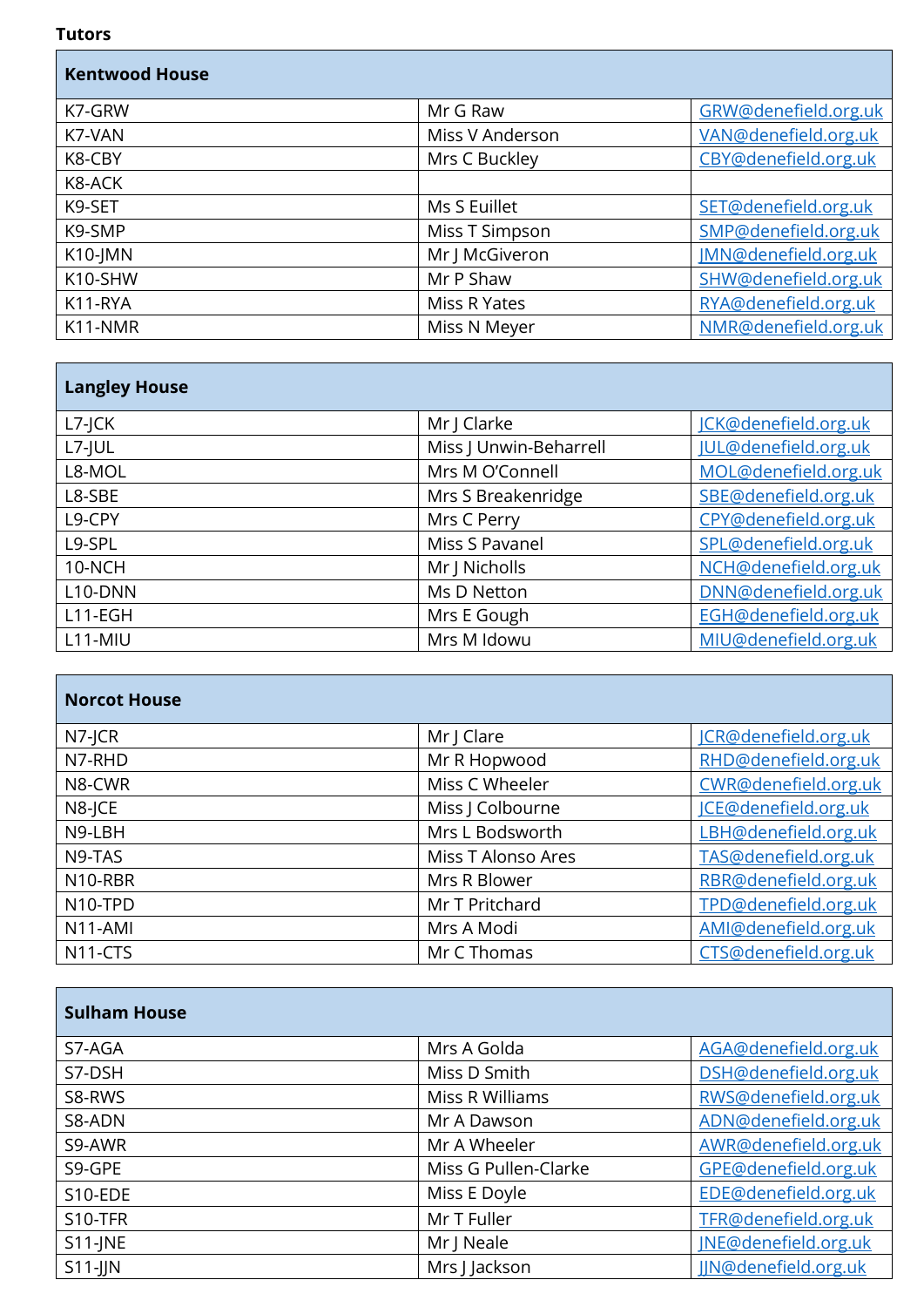#### **Sixth Form Team**

| l Sixth Form Team l       |              |                      |
|---------------------------|--------------|----------------------|
| Deputy Head of Sixth Form | Mr M Peacock | MPK@denefield.org.uk |
| Student Manager           | Mrs J Levey  | JLY@denefield.org.uk |

### **Sixth Form Tutors**

| <b>Sixth Form Tutors</b> |                 |                      |
|--------------------------|-----------------|----------------------|
| K-JML                    | Mr J Mundell    | JML@denefield.org.uk |
| K-LMT                    | Mrs H Lamport   | LMT@denefield.org.uk |
| L-KKY                    | Mrs K Kelly     | KKY@denefield.org.uk |
| L-AON                    | Mrs A O'Donovan | AON@denefield.org.uk |
| N-LBT                    | Miss L Bennett  | LBT@denefield.org.uk |
| N-AFI                    | Miss A Fallahi  | AFI@denefield.org.uk |
| S-GMS                    | Mr G Mills      | GMS@denefield.org.uk |

## **Staff by Faculty**

## **English and Media Faculty**

| <b>Position</b>               | <b>Name</b>    | <b>Email address</b> |
|-------------------------------|----------------|----------------------|
| Teacher                       | Mrs R Blower   | RBR@denefield.org.uk |
| Teacher                       | Mrs C Buckley  | CBY@denefield.org.uk |
| Most Able Co-ordinator        | Miss E Doyle   | EDE@denefield.org.uk |
| Deputy Head of Faculty        | Miss N Meyer   | NMR@denefield.org.uk |
| Extra-Curricular Co-ordinator | Mr G Mills     | GMS@denefield.org.uk |
| Third in Faculty              | Mr J Mundell   | JML@denefield.org.uk |
| Teacher                       | Mr   Neale     | JNE@denefield.org.uk |
| Head of Faculty               | Mrs S Tarrant  | STT@denefield.org.uk |
| Teacher                       | Mrs R Williams | RWS@denefield.org.uk |

### **Science and Social Science**

| <b>Position</b>                          | <b>Name</b>    | <b>Email address</b> |
|------------------------------------------|----------------|----------------------|
| Teacher                                  | Mr A Beard     | ABD@denefield.org.uk |
| Head of Faculty                          | Mr A Crossley  | ACY@denefield.org.uk |
| Teacher                                  | Mr A Dawson    | ADN@denefield.org.uk |
| Teacher                                  | Mr R Hopwood   | RHD@denefield.org.uk |
| Third in Faculty, Head of Social Science | Mrs K Kelly    | KKY@denefield.org.uk |
| Teacher                                  | Mr J Lean      | ILN@denefield.org.uk |
| Third in Faculty                         | Ms A Modi      | API@denefield.org.uk |
| Teacher                                  | Mr T Pritchard | TPD@denefield.org.uk |
| Deputy Head of Faculty                   | Mr C Thomas    | CTS@denefield.org.uk |
| Teacher                                  | Mrs A Turner   | ATR@denefield.org.uk |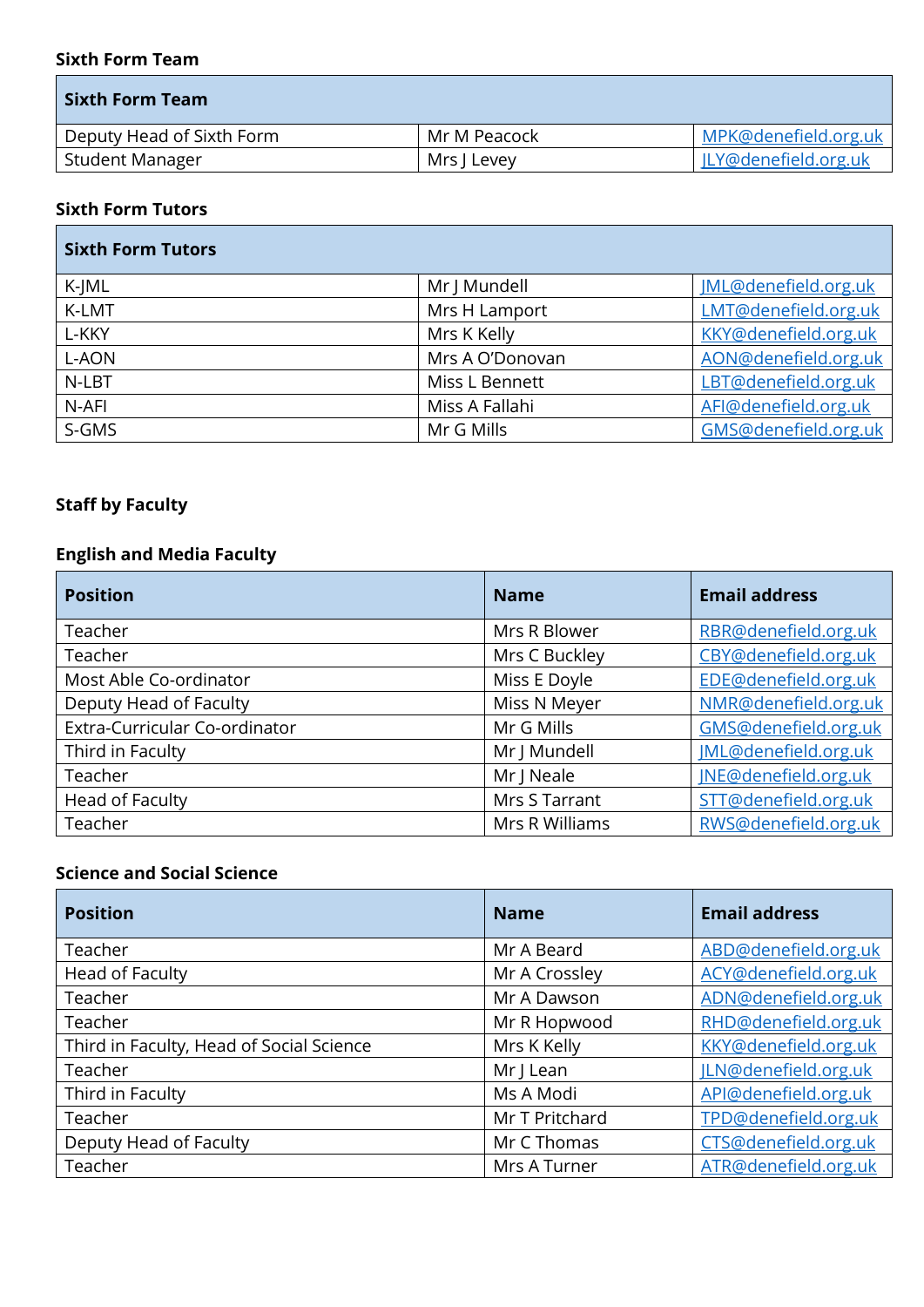# **Maths, ICT and Computing Faculty**

| <b>Position</b>                             | <b>Name</b>          | <b>Email address</b> |
|---------------------------------------------|----------------------|----------------------|
| Teacher                                     | Miss V Anderson      | VAN@denefield.org.uk |
| Teacher                                     | Miss L Bennett       | LBT@denefield.org.uk |
| Success for Life - Subject Leader           | Mrs S Breakenridge   | SBE@denefield.org.uk |
| Deputy Head of Faculty                      | Miss A Fallahi       | AFI@denefield.org.uk |
| Head of Faculty                             | Mrs D Gibson         | DGN@denefield.org.uk |
| Teacher                                     | Mrs A Golda          | AGA@denefield.org.uk |
| Teacher                                     | Mrs S Hallows        | SHS@denefield.org.uk |
| Fourth in Faculty                           | Miss G Pullen-Clarke | GPE@denefield.org.uk |
| Third in Faculty, Head of ICT and Computing | Miss R Yates         | RYA@denefield.org.uk |

# **Humanities Faculty**

| <b>Position</b>                           | <b>Name</b>     | <b>Email address</b> |
|-------------------------------------------|-----------------|----------------------|
| Deputy Head of Faculty, Head of Geography | Mr J McGiveron  | JMN@denefield.org.uk |
| Teacher                                   | Ms L McKay      | LMY@denefield.org.uk |
| Head of Faculty (maternity leave)         | Mrs A O'Donovan | AON@denefield.org.uk |
| Teacher p/t                               | Mrs M O'Connell | MOL@denefield.org.uk |
| Acting Head of Faculty                    | Mr M Peacock    | MPK@denefield.org.uk |
| Teacher                                   | Miss G Plumpton | GPN@denefield.org.uk |
| Acting Head of Faculty                    | Mr A Wheeler    | AWR@denefield.org.uk |
| Professional Development Tutor            |                 |                      |

# **Languages, Business and Travel**

| <b>Position</b>                                     | <b>Name</b>        | <b>Email address</b> |
|-----------------------------------------------------|--------------------|----------------------|
| Teacher                                             | Mr A Adango        | ADO@denefield.org.uk |
| Teacher                                             | Miss T Alonso Ares | TAS@denefield.org.uk |
| Third in Faculty p/t                                | Mrs L Bodsworth    | LBH@denefield.org.uk |
| Third in Faculty p/t                                | Ms S Euillet       | SET@denefield.org.uk |
| Teacher                                             | Mr T Fuller        | TFR@denefield.org.uk |
| Deputy Head of Faculty, Head of Business and Travel | Miss H Lamport     | LMT@denefield.org.uk |
| Head of Faculty                                     | Ms D Netton        | DNN@denefield.org.uk |
| Teacher                                             | Miss S Pavanel     | SPL@denefield.org.uk |
| Teacher                                             | Mr G Raw           | GRW@denefield.org.uk |

# **Creative and Performing Arts**

| <b>Position</b>                                   | <b>Name</b>            | <b>Email address</b> |
|---------------------------------------------------|------------------------|----------------------|
| Teacher                                           | Mrs E Gough            | EGH@denefield.org.uk |
| Teacher                                           | Mrs M Idowu            | MIU@denefield.org.uk |
| Teacher                                           | Miss L Newey           | LNY@denefield.org.uk |
| Head of Faculty                                   | Mr   Nicholls          | NCH@denefield.org.uk |
| Teacher                                           | Mrs C Perry            | CPY@denefield.org.uk |
| Teacher                                           | Miss   Unwin-Beharrell | JUL@denefield.org.uk |
| Teacher                                           | Mrs M Shaw             | MSH@denefield.org.uk |
| Deputy Head of Faculty, Head Performing Arts      | Mr P Shaw              | SHW@denefield.org.uk |
| Deputy Head of Faculty, Head of Design Technology | Miss T Simpson         | SMP@denefield.org.uk |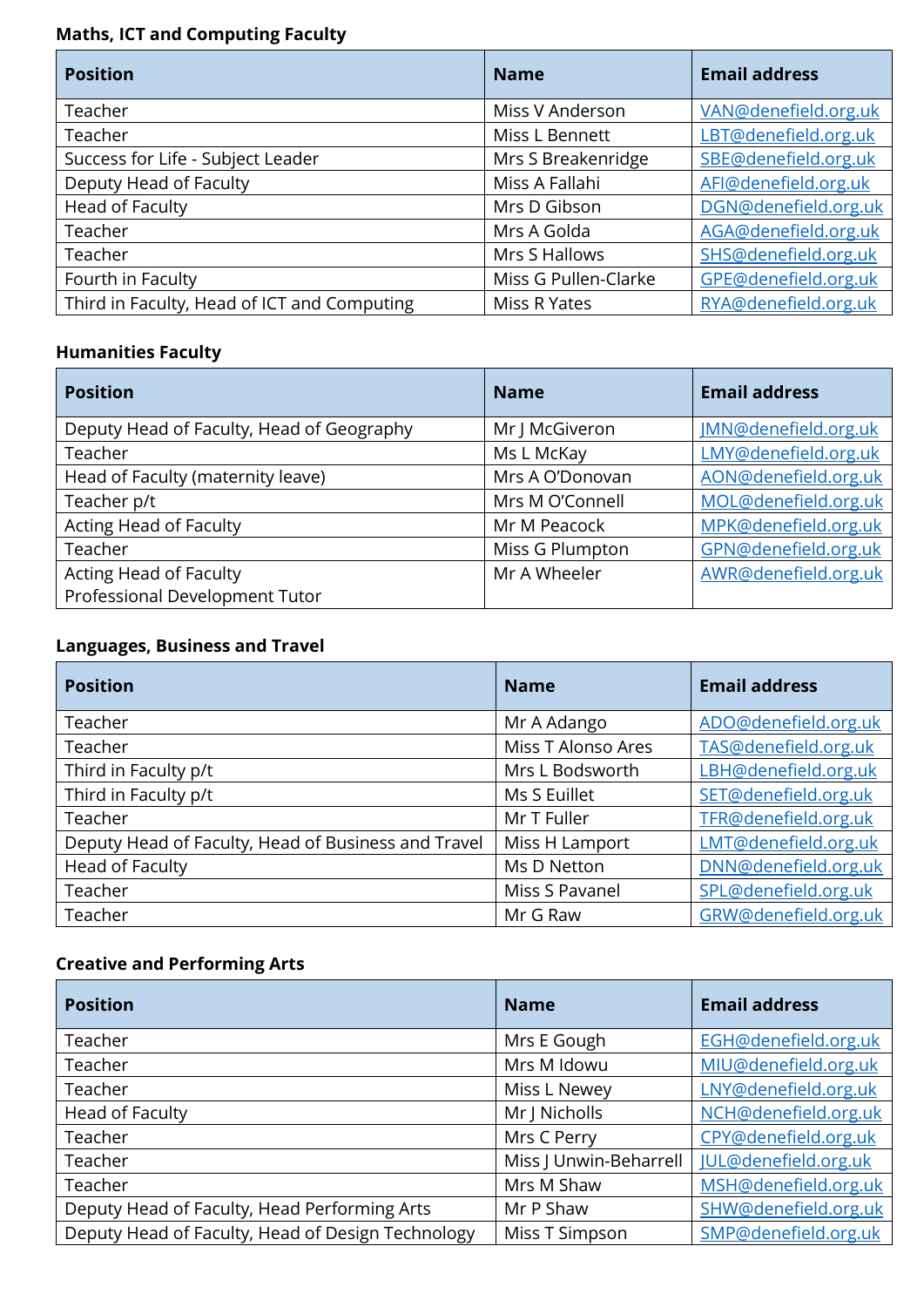# **PE and Health Faculty**

| <b>Position</b>        | <b>Name</b>      | <b>Email address</b> |
|------------------------|------------------|----------------------|
| Deputy Head of Faculty | Mr J Clare       | ICR@denefield.org.uk |
| Teacher                | Mr J Clarke      | JCK@denefield.org.uk |
| Head of Faculty        | Miss J Colbourne | ICE@denefield.org.uk |
| Teacher                | Miss D Smith     | DSH@denefield.org.uk |
| Teacher                | Miss C Wheeler   | CWR@denefield.org.uk |
| Teacher                | Mr P Wright      | PWT@denefield.org.uk |

### **Edison Centre**

| <b>Position</b>                           | <b>Name</b>     | <b>Email address</b> |
|-------------------------------------------|-----------------|----------------------|
| Learning Champion for English p/t         | Mr M Boys       | BOY@denefield.org.uk |
| Transition and Engagement Leader, Careers | Mrs J Jackson   | JIN@denefield.org.uk |
| <b>Teaching Assistant &amp; EAL</b>       | Mrs J McHugh    | MCH@denefield.org.uk |
| SEND Support Leader                       | Miss K Molyneux | KMX@denefield.org.uk |
| Support Learning Programme Co-ordinator   | Miss J Proudley | JPY@denefield.org.uk |
| Literacy Specialist p/t                   | Mrs A Sawyer    | SWR@denefield.org.uk |
| <b>Teaching Assistant</b>                 | Mrs J Savery    | SVR@denefield.org.uk |
| Learning champion for Maths and Science   | Mrs R Tyson     | RTN@denefield.org.uk |
| Teaching Assistant & ELSA Support p/t     | Miss J Whittle  | WHT@denefield.org.uk |
| <b>Teaching Assistant</b>                 | Mrs L Williams  | LWS@denefield.org.uk |

# **Support Staff**

| <b>Finance</b>                | <b>Name</b>  | <b>Email address</b> |
|-------------------------------|--------------|----------------------|
| Finance and Business Director | Mr E Bradley | EBY@denefield.org.uk |
| Finance Officer               | Mrs S Foley  | SFY@denefield.org.uk |
| Finance Officer               | Mr R Prescod | RPD@denefield.org.uk |

| <b>Administration</b>                                | <b>Name</b>    | <b>Email address</b>        |
|------------------------------------------------------|----------------|-----------------------------|
| Administrator                                        | Mrs J Bird     | <b>JBD@denefield.org.uk</b> |
| Receptionist & administrator                         | Mrs S Edwards  | SES@denefield.org.uk        |
| PA to Headteacher and Deputy Head                    | Mrs S Ellison  | SEN@denefield.org.uk        |
| Attendance Manager, first aider                      | Mrs G Fox      | GFX@denefield.org.uk        |
| Lead Medical & Welfare Officer                       | Mrs N Frankum  | NFM@denefield.org.uk        |
| Clerk to the Trust Board                             | Mrs E Hayton   | clerk@denefield.org.uk      |
| Administrator - working with LSN                     | Mrs S Hockley  | HOC@denefield.org.uk        |
| <b>HR Assistant</b>                                  | Mrs J Keen     | KEE@denefield.org.uk        |
| Library and Resource Manager                         | Mrs D Helsby   | BLD@denefield.org.uk        |
| Administrator - working with HOL                     | Mrs G Mitchell | GML@denefield.org.uk        |
| Receptionist & administrator                         | Mrs L Mullen   | LMN@denefield.org.uk        |
| Senior Administrator - working with ABN, first aider | Mrs J Nay      | NAY@denefield.org.uk        |
| Human Resources Manager                              | Mrs E Quinton  | EQN@denefield.org.uk        |
| Reprographics Technician                             | Mrs K Rolfe    | KRE@denefield.org.uk        |
| Temporary Administration Team Leader                 | Mrs A Saverton | SVT@denefield.org.uk        |
| Administrator - working with DAV                     | Mrs V Wright   | <b>VWT@denefield.org.uk</b> |
| <b>Examinations Officer</b>                          | Mrs N Kelly    | HBE@denefield.org.uk        |
| Director of Operations                               | Mr P Hamilton  | HML@denefield.org.uk        |
| Data Officer                                         | Mrs K Herbage  | KHE@denefield.org.uk        |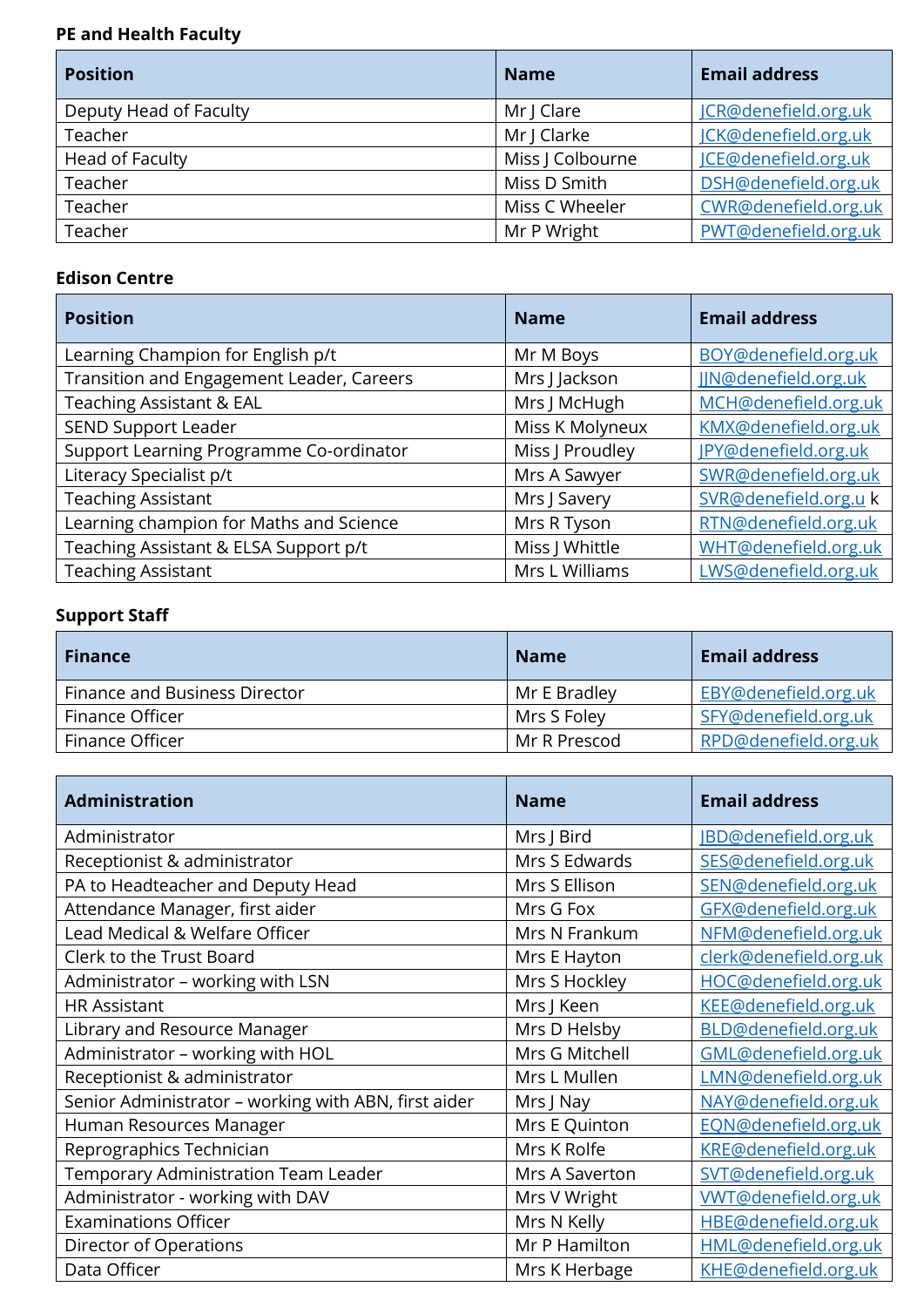| <b>Cover Staff</b> | <b>Name</b>   | <b>Email address</b> |
|--------------------|---------------|----------------------|
| Cover Teacher      | Mr K Bales    | BLS@denefield.org.uk |
| Cover Teacher      | Mr J Long     | JLG@denefield.org.uk |
| Cover Manager      | Mr C Phillips | CPS@denefield.org.uk |

| <b>Technicians</b>                      | <b>Name</b>      | <b>Email address</b> |
|-----------------------------------------|------------------|----------------------|
| Senior Science Technician               | Mrs A Akhtar     | AAR@denefield.org.uk |
| Science Technician                      | Mrs J Greenhalgh | JGH@denefield.org.uk |
| Creative and Performing Arts Technician | $Mr$ J Hill      | HIL@denefield.org.uk |
| Science Technician, first aider         | Mrs N Hinton     | NHN@denefield.org.uk |
| Creative and Performing Arts Technician | Mrs D Hunt       | DHN@denefield.org.uk |
| Creative and Performing Arts Technician | Mrs K Lotter     | KLR@denefield.org.uk |
| IT Technician                           | Mr N Rees        | RM@denefield.org.uk  |

| <b>Premises</b>           | <b>Name</b>      | <b>Email address</b> |
|---------------------------|------------------|----------------------|
| First aider               | Mr Craig Brown   | CBN@denefield.org.uk |
| First aider               | Mr Simon Gadsdon | SGN@denefield.org.uk |
| <b>Facilities Manager</b> | Mr Chris Horton  | CHN@denefield.org.uk |
|                           | Mr Errol James   | EIS@denefield.org.uk |

| <b>Trust Board</b>               | <b>Name</b>     | <b>Email address</b>   |
|----------------------------------|-----------------|------------------------|
| Chair of the Trust Board         | Mrs L Doyle     | clerk@denefield.org.uk |
| Co Vice Chair of the Trust Board | Mrs S Shortt    |                        |
| Co Vice Chair of the Trust Board | Mr S Musson     |                        |
| Trustee                          | Mr H Smith      |                        |
| Trustee                          | Mr R Bancroft   |                        |
| Trustee                          | Mr J Davis      |                        |
| Trustee                          | Mrs K Ayres     |                        |
| Headteacher                      | Mr E Towill     |                        |
| Trustee                          | Mr A Greenhalgh |                        |
| Trustee                          | Mr S Kayongo    |                        |